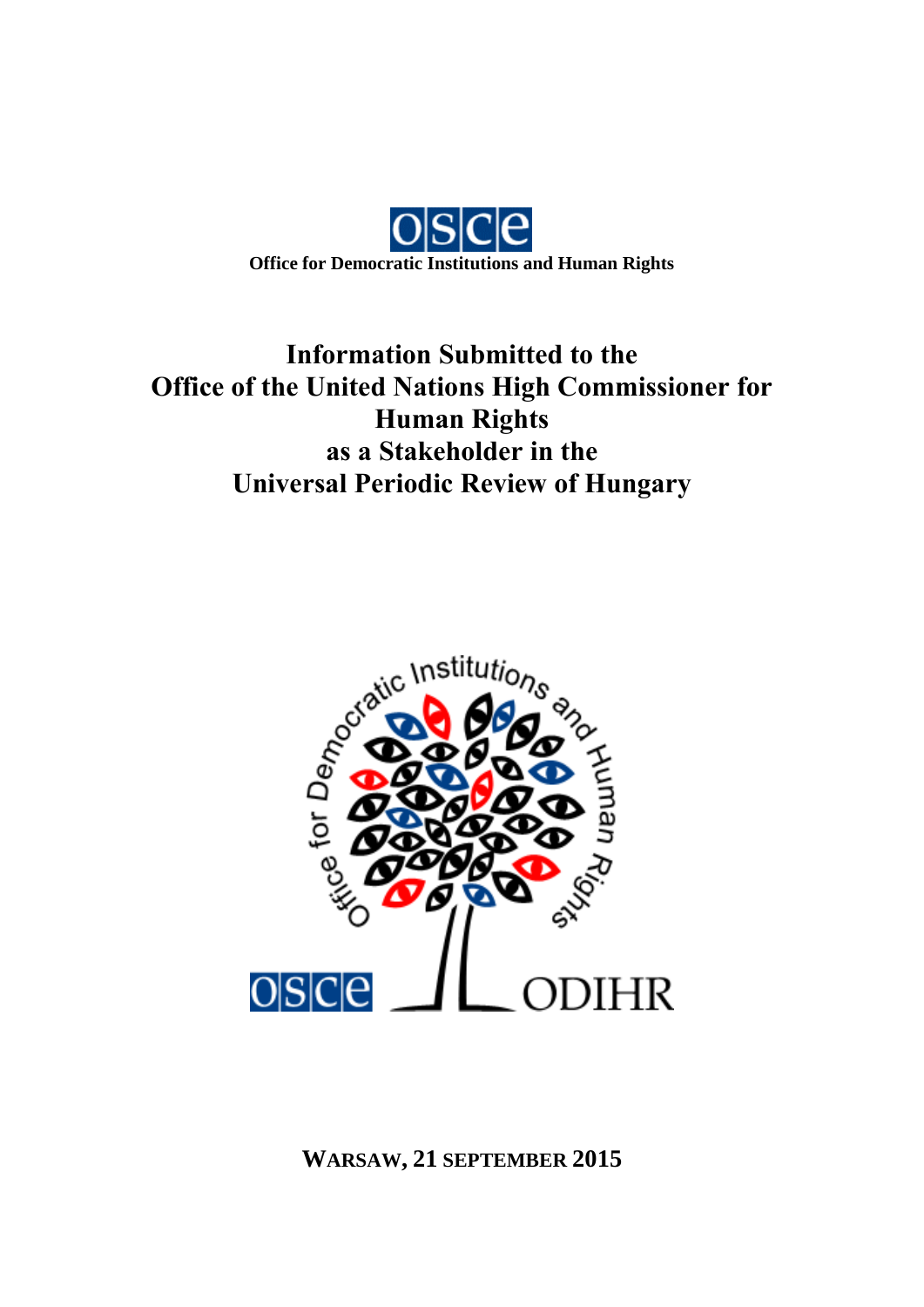## **OSCE/ODIHR Submission of Information about an OSCE participating State or Partner for Co-operation under consideration in the Universal Periodic Review Process**

## **Participating/Partner State:** Hungary

**UPR Session and Date of Review:** 25th Session, April-May 2016

## **Background**

Hungary is a participating State in the Organization for Security and Co-operation in Europe (OSCE) and has thus undertaken and has recently reaffirmed a wide range of political commitments in the "human dimension" of security as outlined in relevant OSCE documents.<sup>1</sup> The OSCE Office for Democratic Institutions and Human Rights (OSCE/ODIHR) has been mandated by OSCE participating States, including Hungary, to assist them in implementing their human dimension commitments. OSCE/ODIHR assistance includes election observation and assessment activities as well as monitoring and providing assessments, advice and recommendations relating to implementation of commitments in the fields of human rights, democracy, tolerance and non-discrimination, and the situation of Roma and Sinti in the OSCE area. The present submission provides publicly available country-specific information that may assist participants in the Universal Periodic Review process in assessing the situation in Hungary and its implementation of past recommendations, as well as to formulate new recommendations that may be relevant to enhancing the enjoyment of human rights and fundamental freedoms.

#### **Election-related activities**

Parliamentary Elections, 6 April 2014: In response to an official invitation from the Hungarian authorities, based on the findings and conclusions of the OSCE/ODIHR Needs Assessment Mission deployed from 20-23 January 2014, and in accordance with its mandate, the OSCE/ODIHR deployed a Limited Election Observation Mission (LEOM) to observe the 6 April 2014 parliamentary elections. The LEOM was headed by Dame Audrey Glover and consisted of a core team of 13 international experts based in Budapest and 10 long-term observers deployed throughout the country.

According to the LEOM's final report: "*parliamentary elections were efficiently administered and offered voters a diverse choice following an inclusive candidate registration process. The main governing party enjoyed an undue advantage because of restrictive campaign regulations, biased media coverage and campaign activities that blurred the separation between political party and the State*". In addition, the report notes that "*the legal framework for these elections was amended substantially in recent years. While some changes were positive, a number of key amendments negatively affected the electoral process, including the removal of important checks and balances. A new constitution and a large number of cardinal laws, including electoral legislation, were adopted using procedures that* 

**<sup>.</sup>** <sup>1</sup> Compendium of OSCE Human Dimension Commitments, vol 1 and 2; Astana Commemorative Declaration, 2010.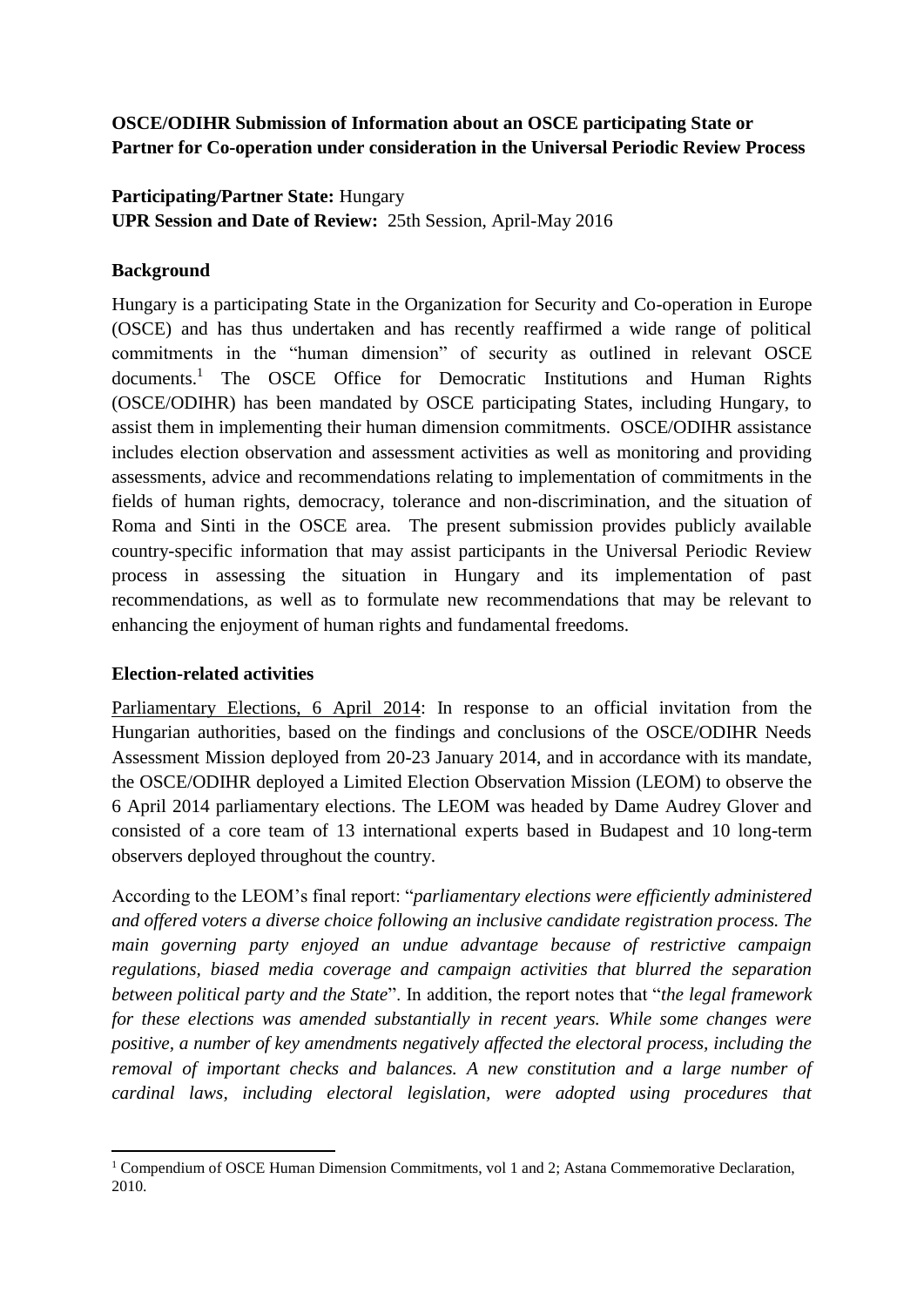*circumvented the requirement for public consultation. This undermined support for and confidence in the reform process*."<sup>2</sup>

#### **Legislation reviewed by ODIHR**

Joint Opinion on the Act of Elections of Members of Parliament (Opinion No. 662 / 2012 issued jointly by ODIHR and the Venice Commission on 18 June 2012)

The Joint Opinion notes that the Act is a good basis for the conduct of genuine and democratic parliamentary elections. However, it recommends some changes in the Act, "*essentially to ensure that nationality voters are not limited in their choice and to include clearer procedural guidelines and formulas for the delimitation of electoral constituencies, without defining the constituencies themselves in the Cardinal Act*". In addition, it notes that "*new legal provisions on fundamental aspects of the electoral process, such as the choice of the electoral system and of the method of distribution of seats or the delimitation of electoral constituencies were not broadly discussed among all the relevant stakeholders and in particular the political parties before adoption...the Venice Commission and the OSCE/ODIHR recommend that any future changes, in particular revision of fundamental provisions of the text be carried out through a broad political consensus in an open, transparent and inclusive*  manner<sup>"3</sup>

## **Tolerance and non-discrimination issues, including incidents of and responses to hate crime**

The authorities in Hungary and other sources have provided information to ODIHR, most recently for its 2013 hate crime annual reporting cycle. Extracts from this information are included below.

OSCE participating States have made a number of commitments to promote tolerance and non-discrimination and specifically to combat hate crime, and the OSCE/ODIHR supports states in their implementation of those commitments. In this context, the OSCE/ODIHR produces an annual report on hate crime to highlight the prevalence of hate crimes and good practices that participating States and civil society have adopted to tackle them. It also helps participating States to design and draft legislation that effectively addresses hate crimes; provides training that builds the capacity of participating States' criminal justice agencies, prosecutors, judges and police; raises awareness of hate crimes among governmental officials, civil society and international organizations; and supports the efforts of civil society to monitor and report hate crimes.

Information concerning Hungary in the most recent (2014) edition of the annual hate crimes report<sup>4</sup> referring to incidents occurred in 2013 includes the following:

Information from the Hungarian authorities: Hungary regularly reports hate crime data to ODIHR. This data is collected by the Ministry of Interior, the Prosecutor's Office and the

<sup>1</sup> <sup>2</sup> See the full report and recommendations at: [http://www.osce.org/odihr/elections/hungary/121098.](http://www.osce.org/odihr/elections/hungary/121098)

<sup>3</sup> See the Joint Opinion at: [http://www.osce.org/odihr/91534.](http://www.osce.org/odihr/91534)

<sup>4</sup> <http://hatecrime.osce.org/hungary>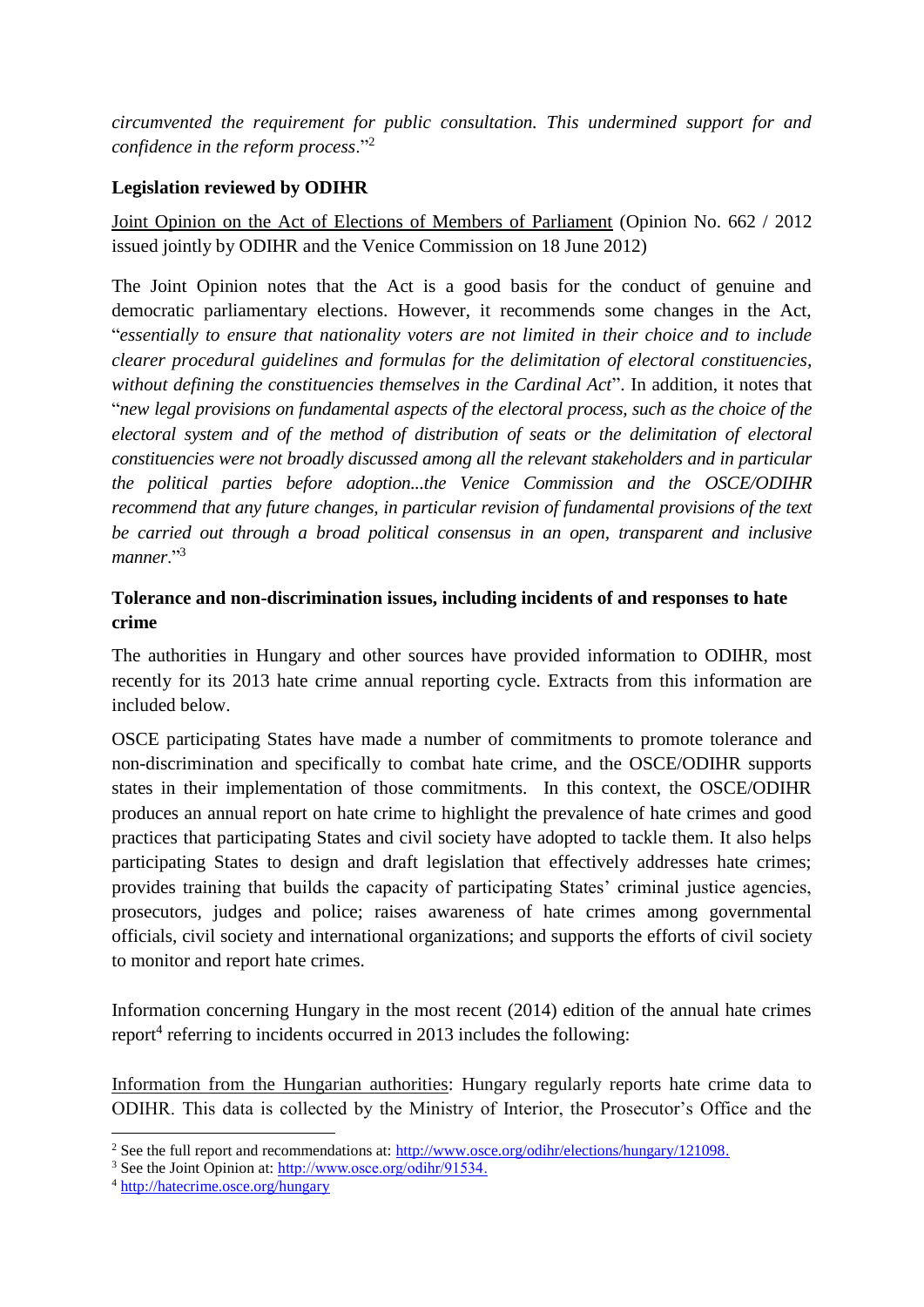Criminal Police Department of the National Police Headquarters as part of general hate crime statistics. Hungary's criminal code contains several substantive offences. The legislation was amended as to include bias against disability, sexual identity and sexual orientation in its hate crime provisions.

In 2013, the police recorded 48 hate crimes with racist and xenophobic bias, two of which were physical assaults.

Starting with its 2012 reporting cycle, ODIHR introduced a system of key observations for all countries, based on OSCE Ministerial Commitments related to hate crime recording and monitoring. In this reporting period, ODIHR observes that the law enforcement agencies of Hungary have not recorded the bias motivations of hate crimes. The authorities should put in place a system which will enable them to record hate crimes by target group.

Information from civil society organizations and groups: In addition to information received from national authorities, ODIHR sent requests for information on hate crimes in Hungary to non-governmental organizations and to international and local civil society organizations and groups. Mahatma Gandhi Human Rights Organization reported a physical assault carried out by a group against a woman of African and Hungarian descent.

On crimes with anti Roma and Sinti bias, the Háttér Society reported a physical assault against three gay men, two of whom were of Roma origin. The Brussels institute and the Federation of Jewish Communities reported a case of desecration of a monument marking the Roma genocide. Finally, World Without Nazism reported a series of physical assaults against three men by a group, one incident of threats against Roma students and one of graffiti.

The same organization also reported incidents with anti-Semitic bias, as five incidents of graffiti, one serious physical assault against the director of a Jewish institute, three incidents of desecration of synagogues and one of desecration of a Holocaust memorial. Several incidents with anti-Semitic bias were also reported by the Federation of Jewish Communities and the Brussels Institute, as one physical assault against a Jewish man, one incident of damage to graves in a cemetery, and one of damage to a *stolperstein* (Holocaust memorial stones set in pavements). The Federation of Jewish Communities reported a further two physical assaults against Jewish men, one case of death threats against a Jewish man and his family, one incident where swastikas were engraved in the elevator of a synagogue, one further damage to a *stolperstein*, two cases of graffiti, one incident of damage to a synagogue, and one incident of desecration of five menorahs on the same night, located in different public spaces in Budapest. The Brussels Institute reported two physical assaults, the desecration of a menorah in a public space during Hanukah, two cases of desecration of graves, two cases of threats, including one incident where a man was spat at, and one incident of property damage against a Jewish woman's house.

One incident of damage to property motivated by anti-Christians and members of other religions bias was reported, in which a Lutheran Church's nativity figures were vandalized.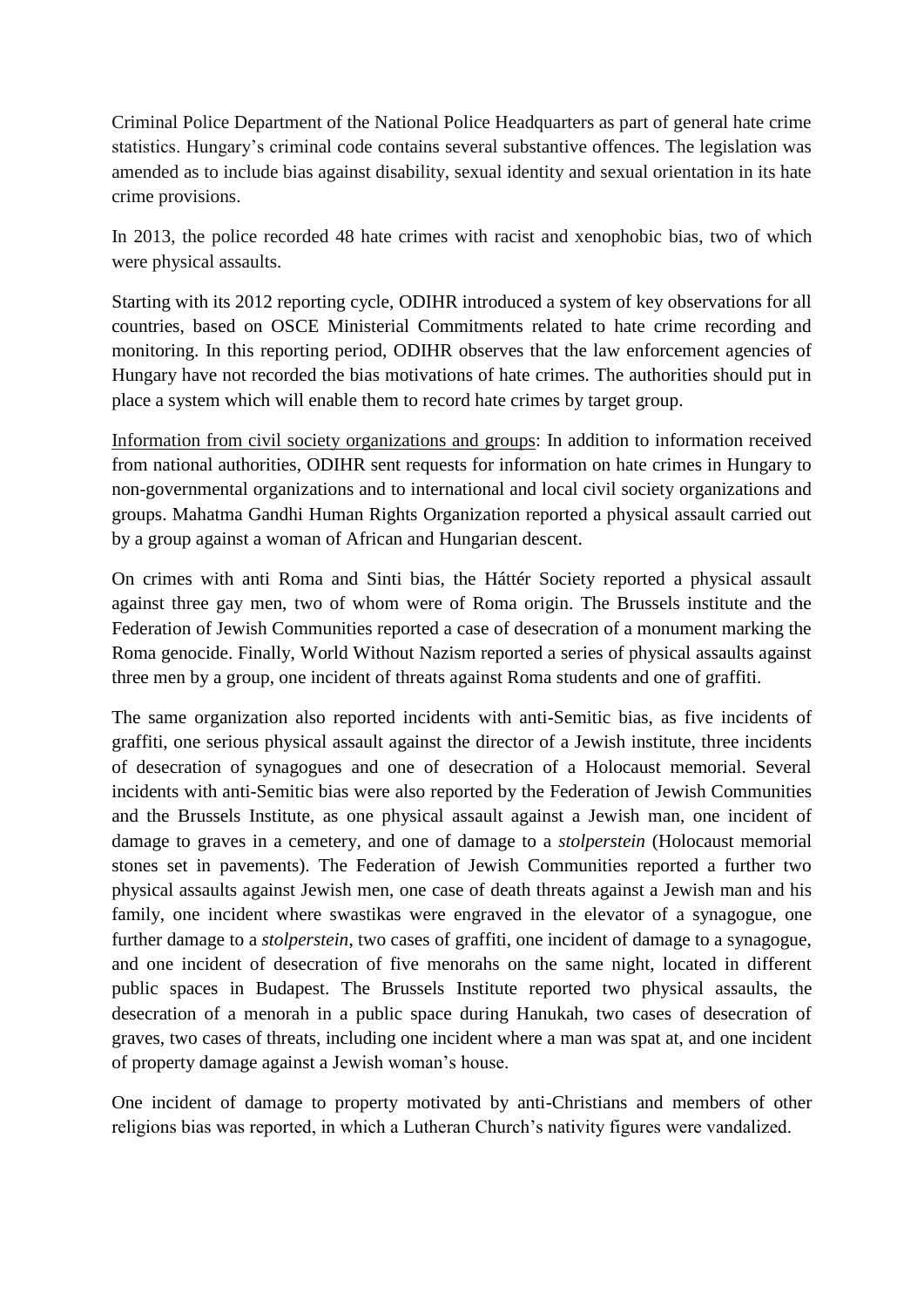The Háttér Society reported five physical assaults with anti LGBT bias, two of which resulting in serious injuries and two carried out by groups. Three of those incidents took place in connection with gay pride events. The organization also reported one incident of threats. Transgender Europe reported the murder of a transgender woman.

Information from the Holy See: The Holy See, reported a case of vandalism motivated by anti-Christian bias.

#### **Roma and Sinti issues**

The OSCE/ODIHR has a specific mandate to assist participating States in implementing the OSCE Action Plan for Improving the Situation of Roma and Sinti within the OSCE Area.<sup>5</sup> The most recent Status Report on the implementation of the Action Plan was issued by ODIHR in 2013.<sup>6</sup> The report included the following information about the situation of Roma and Sinti in Hungary.

The 2013 Status Report points out that, in their reply to the OSCE/ODIHR questionnaire, Hungary listed a number of specific achievements with regard to the improvement of the situation of Roma and Sinti, including the development and adoption of National Roma Integration Strategy and progress in the area of education.<sup>7</sup> Along with the National Roma Integration Strategy, serious attention has been paid to the development of the local action plans in close cooperation with the Roma Minority Self-Government, a large institutionalized structure of elected Roma representatives employed in municipal offices, which acts as a main stakeholder, decision-making partner and implementer of Roma policy measures.<sup>8</sup> Thanks to the agreement this body has with the central government, local Roma representatives have had a share in local decision-making regarding policy implementation. <sup>9</sup>

According to the 2013 Status Report, racism and discrimination continued to be an alarming issue in Hungary causing further marginalization of Roma population. This is evidenced by cases of attacks against Roma and/or their property, involving shootings, stabbings and arson attacks, resulting in six deaths (including two of minors) and leaving dozens injured, including ten cases in which the victims were left in critical condition.<sup>10</sup> However, the cases received proper investigation and perpetrators were sentenced. Additionally, there was a practice of anti-Roma rhetoric among political parties in Hungary, accompanied with anti-Roma protests and marches.<sup>11</sup> As a response to the issues above, the Hungarian Parliament passed an amendment to the Criminal Code that introduced penalties for intimidating behavior towards ethnic, racial, religious or other groups.<sup>12</sup>

 $10$  Ibid, p.24.

**<sup>.</sup>** <sup>5</sup> http://www.osce.org/odihr/17554.

<sup>6</sup> http://www.osce.org/odihr/107406.

<sup>7</sup> Ibid, p. 19.

<sup>8</sup> Ibid, p. 22.

<sup>&</sup>lt;sup>9</sup> Ibid, p. 21.

 $11$  Ibid, p. 26.

<sup>12</sup> Ibid, p. 26.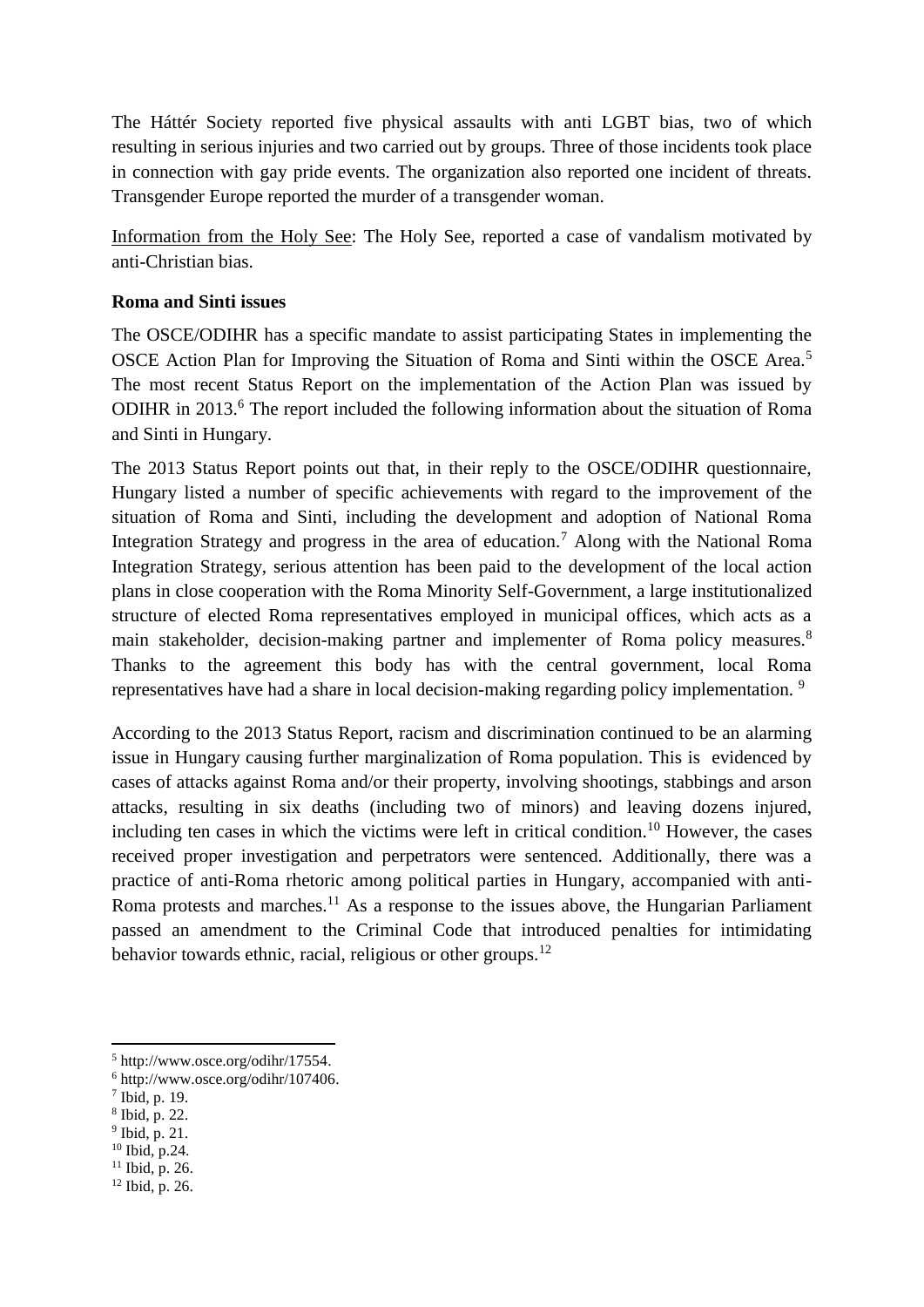Despite the efforts undertaken to improve the housing situation for Roma and Sinti, certain problems remain to be challenging, including residential segregation and substandard living conditions.<sup>13</sup> Hungarian authorities undertook a study to map the housing situation and housing needs of the Roma population to support the creation of better housing policy.<sup>14</sup>

Even though more and more programmes appear to improve the issue with the access to the healthcare, small number of achievements can be presented as a positive trend in the area. One of those developments is progress in providing redress to Roma women who have been sterilized without their free and informed consent in the past.<sup>15</sup>

Roma continue to face serious disadvantages on the labor market, according to the 2013 Status Report. As stated in the Hungarian Strategy for Social Inclusion, the total Roma employment rate barely reaches 20 per cent; among Roma women, only ten per cent have steady employment.<sup>16</sup> Moreover, the practice of employment of Roma in public work schemes with subsequent cuts in social welfare benefits has worsened the financial positions of some Roma.<sup>17</sup> On the contrary, the fact that Roma employment appeared as a priority area in a number of large mainstream operational programmes supported with large budgets is a positive sign of measures undertaken by Hungarian authorities to solve Roma unemployment problems and improve economic situation among them.<sup>18</sup> According to data from the labor offices in Hungary, national public employment schemes and local government public employment schemes have benefited more than 6,700 and 72,500 previously unemployed Roma people, respectively.<sup>19</sup> In addition, Hungary's Social Land Programme, implemented in close cooperation with the Roma Minority Self-Government, has a positive effect in improving economic conditions of Roma families.<sup>20</sup> Furthermore, there are government programmes stimulating formal self-employment through the development of social enterprises and investment grants developing the employment capacity of small businesses that have been enjoyed by both Roma employers and unemployed Roma, thanks to the creation of new jobs. $21$ 

Although there are significant achievements in the education area highlighted by the 2013 Status Report, there are some challenges remaining related primarily to the segregation of children into "special" education (schools for the mentally disabled) and residential segregation, resulting in all-Roma schools. This problem is evidenced by European Court on Human Rights (ECtHR) judgments on discrimination against Roma children in education.<sup>22</sup> Moreover, according to the 2013 Status Report data, only 42 per cent of Roma children aged between three and five attend kindergarten or preschool, which is also particularly typical of

**.** 

- <sup>16</sup> Ibid, p. 38.
- <sup>17</sup> Ibid, pp. 38-39.
- $18$  Ibid, p. 40.
- <sup>19</sup> Ibid, p. 41.
- $^{20}$  Ibid, p. 41.
- $21$  Ibid, pp. 41-42.
- $^{22}$  Ibid, p. 43.

<sup>13</sup> Ibid, p. 27.

<sup>14</sup> Ibid, p. 32.

 $15$  Ibid, p. 34.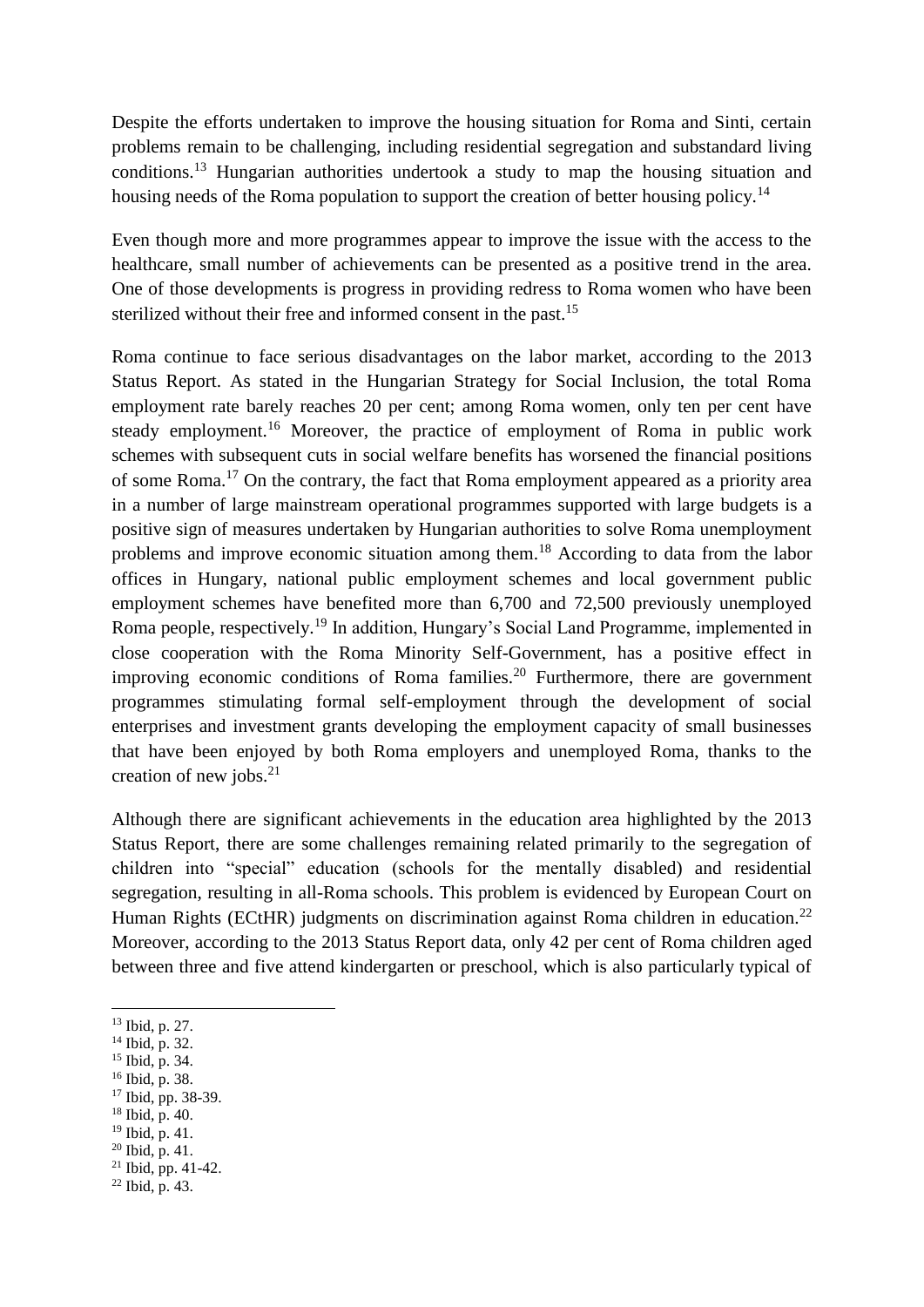disadvantaged Roma settlements and regions where there is a serious shortage of kindergarten capacity, while 88 per cent of non-Roma children in the same age group do so.<sup>23</sup> Other challenging issues are the increase in the number of Roma majority schools, and the decline in teaching quality that contributes to the multiplication of existing social differences between non-Roma and Roma children.<sup>24</sup> Simultaneously, Roma children in Hungary are extremely overrepresented amongst children with multiple disadvantages. According to the estimates provided by the 2013 Status Report, approximately one-half of children with multiple disadvantages are Roma, and almost two-thirds of Roma pupils struggle with multiple disadvantages. When it comes to the situation with higher education, the picture is similarly precarious, as report's estimates indicate that only 2 per cent of young Roma begin their studies in higher educational institutions and only 0.5 per cent eventually obtains a degree.<sup>25</sup>

On the other hand, it is necessary to mention some positive achievements produced in Hungary in the area of education. One of those is the Early Childhood Programme in Hungary, with incentives for attendance for poor families, resulting in 76 per cent of Roma and Sinti children in preschool.<sup>26</sup> Moreover, establishment and operation of the Sure Start Child Centres for disadvantaged children and their parents has reportedly improved and supported the integration of Roma children by increasing the number of Roma children enrolled in preschool institutions for one year prior to their enrolment in primary education.<sup>27</sup> Another example is the employment of Roma school mediators by education ministries and/or local authorities.<sup>28</sup> Additionally, Roma pupils and students benefitted from several scholarship and support programmes in the secondary and higher education.<sup>29</sup>

There are also positive changes in the area of political participation among Roma in Hungary that has been amplified as a result of new legal provisions mandating the participation of Roma in political bodies. The role of Hungary's Roma Minority Self-Government at the national level was strengthened as a result of a partnership agreement concluded with Hungarian authorities.<sup>30</sup> Overall, Roma representation in elected bodies at the municipal level has been enhanced (separately from the elections to the Roma Minority Self-Government).<sup>31</sup>

## **Country-specific ODIHR monitoring, assessment, co-operation and assistance activities (other than elections)**

Hungary was part of ODIHR's first assembly monitoring cycle in the course of which assemblies were monitored between 5 May 2011 and 9 June 2012. The following findings and recommendations stem from this exercise. The full thematic report is accessible at: <http://www.osce.org/odihr/97055>

 $\overline{a}$ 

- <sup>25</sup> Ibid, p. 44.
- <sup>26</sup> Ibid, p. 46.
- <sup>27</sup> Ibid, p. 47.
- $28$  Ibid, p. 47.
- <sup>29</sup> Ibid, pp. 48-49.
- $30$  Ibid, p.52.
- $31$  Ibid, p.53.

<sup>23</sup> Ibid, p. 44.

 $24$  Ibid, p. 44.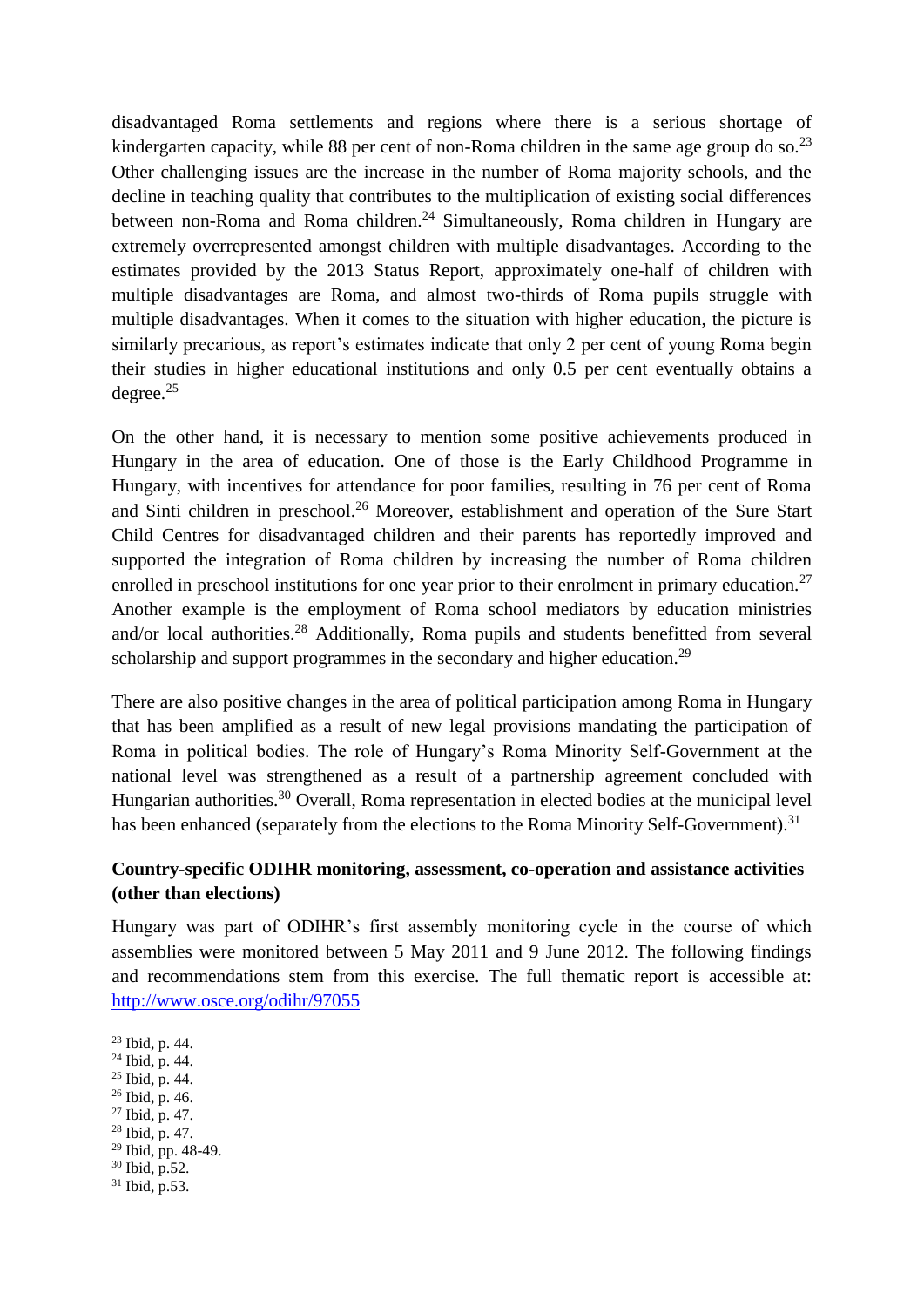ODIHR monitored multiple official and civil society marches and static rallies for 15 March 2012 national celebrations, including simultaneous protests.

One of the observed assemblies had not complied fully with legal requirements on notification in Hungary. This notified rally called "Rendszervágás" ("Cut the regime"), which was supported by far-right-wing demonstrators, did not disperse at the announced time. They marched towards Szabadság Square, where, *inter alia,* the office of the International Monetary Fund (IMF) resident representative was located. Local police forces deployed around the rally followed the marching crowd of about 100 individuals. The police formed a cordon as protesters briefly entered the IMF building in an attempt to hand over a petition and threw pyrotechnic devices inside the building. Subsequently, the group gathered at a nearby park where a speech was delivered and the assembly voluntarily dispersed shortly afterwards.

ODIHR concluded that it is in line with international standards and good practice, to facilitate assemblies that do not comply fully with relevant legal requirements. This approach, which does not exclude the imposition of sanctions after the event, enables the enjoyment of freedom of peaceful assembly even when the formal and legal requirements for assemblies are not met. It is in line with the principle that any intervention by the State in restricting freedom of assembly should be limited to the minimum extent necessary on grounds that are legitimate under OSCE commitments and international human rights law. Active facilitation, where the assembly remains peaceful, may also have practical advantages from a policing perspective. It is less likely to increase tension and thus facilitates a peaceful outcome.

The Rendszervágás protest was organized in a location adjacent to another assembly organized by the civic opposition group Milla. The Budapest Police set up a police line between the extreme-right-wing supporters of the Rendszervágás event and participants in the Milla assembly who were dispersing at the time, and who were also separated by a fence, although it should be noted that it was possible to move between the two assemblies.<sup>32</sup> The two groups verbally confronted each other but the police cordon ensured that no physical confrontation between the groups could take place. No physically violent incidents were observed and, as the Milla demonstration dispersed, the supporters of the Rendszervágás assembly began a march that had not been notified.

ODIHR concluded that in policing demonstrations and counter-demonstrations, the police must ensure that assembly participants are able to convey their message to their audience, while ensuring the safety and security of all individuals present. It recommended, whenever possible, to ensure that any measures taken to physically separate demonstrators and counterprotesters or onlookers, interfere as little as possible with the ability of assembly participants to be within sight and sound of one another or their intended audience.

## **Other assessments and recommendations contained in ODIHR reports on thematic human issues**

**.** 

 $32$  Police and representatives of the Ministry of Interior explained that they could not directly regulate or stop the flow of people from one location to the other as the police had no legal powers to take measures effectively imposing restrictions on the participation of individuals in public assemblies (interviews with representatives of the Budapest Police and of the Hungarian Ministry of Interior, 11 April 2012).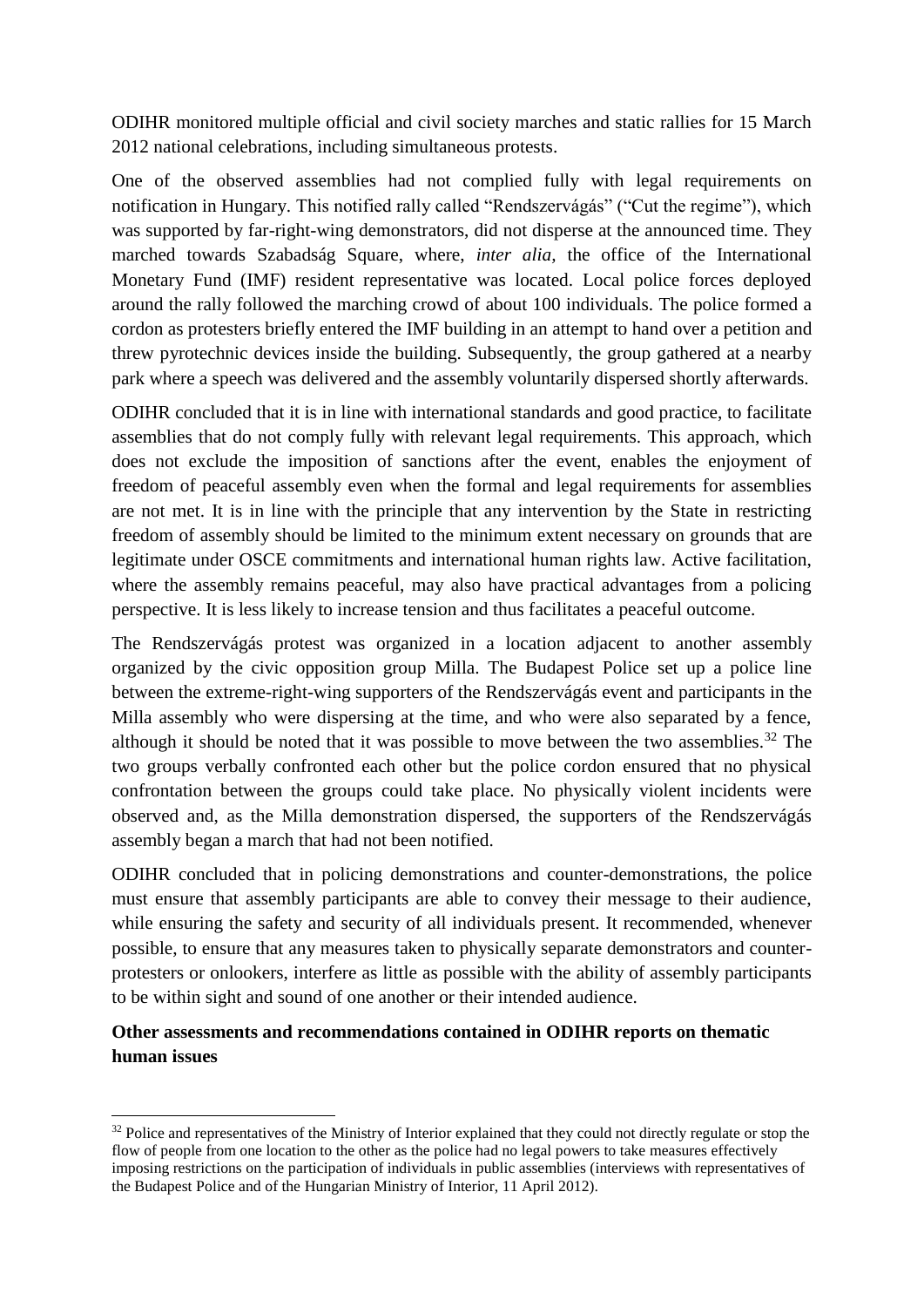#### Gender equality and Democratic Governance

There is no gender parity system for elected and appointed political bodies. The social and cultural norms on the traditional roles and responsibilities of women and men in the family and in society persist<sup>33</sup>. While two political parties in Hungary have adopted voluntary quotas for women's participation<sup>34</sup>, the attempts to introduce legislated temporary special measures have failed<sup>35</sup>. Further, not only the formal but the informal procedures are hostile towards women: the tone of the parliamentary debates is often sexist and offenders are rarely sanctioned<sup>36</sup>. This has since the early 1990's led to low representation of women in the Parliament<sup>37</sup>, the issue is regularly raised by the UN CEDAW Committee and the OSCE/ODIHR Election Observation Mission reports<sup>38</sup>.

To address the lack of progress in women's political representation, ODIHR closely cooperated with national and international partners in Hungary in 2013-2014. Specifically, a conference on advancing women's role in Hungarian politics was organized in November 2013 in partnership with the Friedrich Ebert Foundation and the Central European University's School of Public Policy for representatives from political parties, members of parliament, policymakers and academics, as well as representatives from civil society and the media<sup>39</sup>. Furthermore, an ODIHR seminar held in co-operation with the Hungarian Women's Lobby in October 2014 focused on good practices and strategies for supporting women candidates running for local office in Hungary<sup>40</sup>. During the seminar members of parliament and policymakers, as well as representatives of political parties, academia, civil society and the media, discussed challenges women face as candidates for elected office and strategies for improving their access to Hungarian political structures at all levels. More information on these issues can be found in a study on "Women's participation in the Hungarian Parliament<sup>"41</sup>, which analyses the current situation of women's representation, identifies main barriers and elaborates recommendations for improving the gender equality situation.

Further, the Hungarian Parliament is yet to adopt a code of conduct for Members of Parliament. The Council of Europe's Group of States against corruption (GRECO) in July 2015 published its 4ht round of evaluations for Hungary which recommends the Hungarian parliament *"that a code of ethics/conduct for members of parliament be adopted, including* 

**<sup>.</sup>** <sup>33</sup> The UN CEDAW Committee Concluding observation on the combined 7<sup>th</sup> and 8<sup>th</sup> period reports of Hungary. <http://www2.ohchr.org/english/bodies/cedaw/docs/co/CEDAW.C.HUN.CO.7-8.doc>

<sup>&</sup>lt;sup>34</sup> Hungarian Socialist Party (MSzP) has a 20 % quota for women and Politics Can be Different (LMP) party's electoral lists maximum two repeated candidates of the same sex may follow each other. Source: Quota project <http://www.quotaproject.org/uid/countryview.cfm?CountryCode=HU#additional>

<sup>&</sup>lt;sup>35</sup> Further background on the introduction of quotas can be found in the report : Women's representation in the Hungarian Parliament, 15 December 2013: A Study Report<http://www.osce.org/odihr/117575>

<sup>&</sup>lt;sup>36</sup> The concern is raised at the UN CEDAW Committee Concluding observations. Ibid.

 $37$  Thee number of women MPs across previous parliamentary elections in Hungary has remained at 8-11% which is below OSCE average of 25%. Source: IPU database http://www.ipu.org/parline/reports/2141 A.htm .  $38$  CEDAW Committee Concluding observation on the combined  $7<sup>th</sup>$  and  $8<sup>th</sup>$  period reports of Hungary.

<http://www2.ohchr.org/english/bodies/cedaw/docs/co/CEDAW.C.HUN.CO.7-8.doc>

<sup>39</sup> OSCE/ODIHR website news item:<http://www.osce.org/odihr/108425>

<sup>40</sup> OSCE/ODIHR website news item:<http://www.osce.org/odihr/125036>

<sup>&</sup>lt;sup>41</sup> This study commissioned and published by ODIHR is available in English at <http://www.osce.org/odihr/117575>